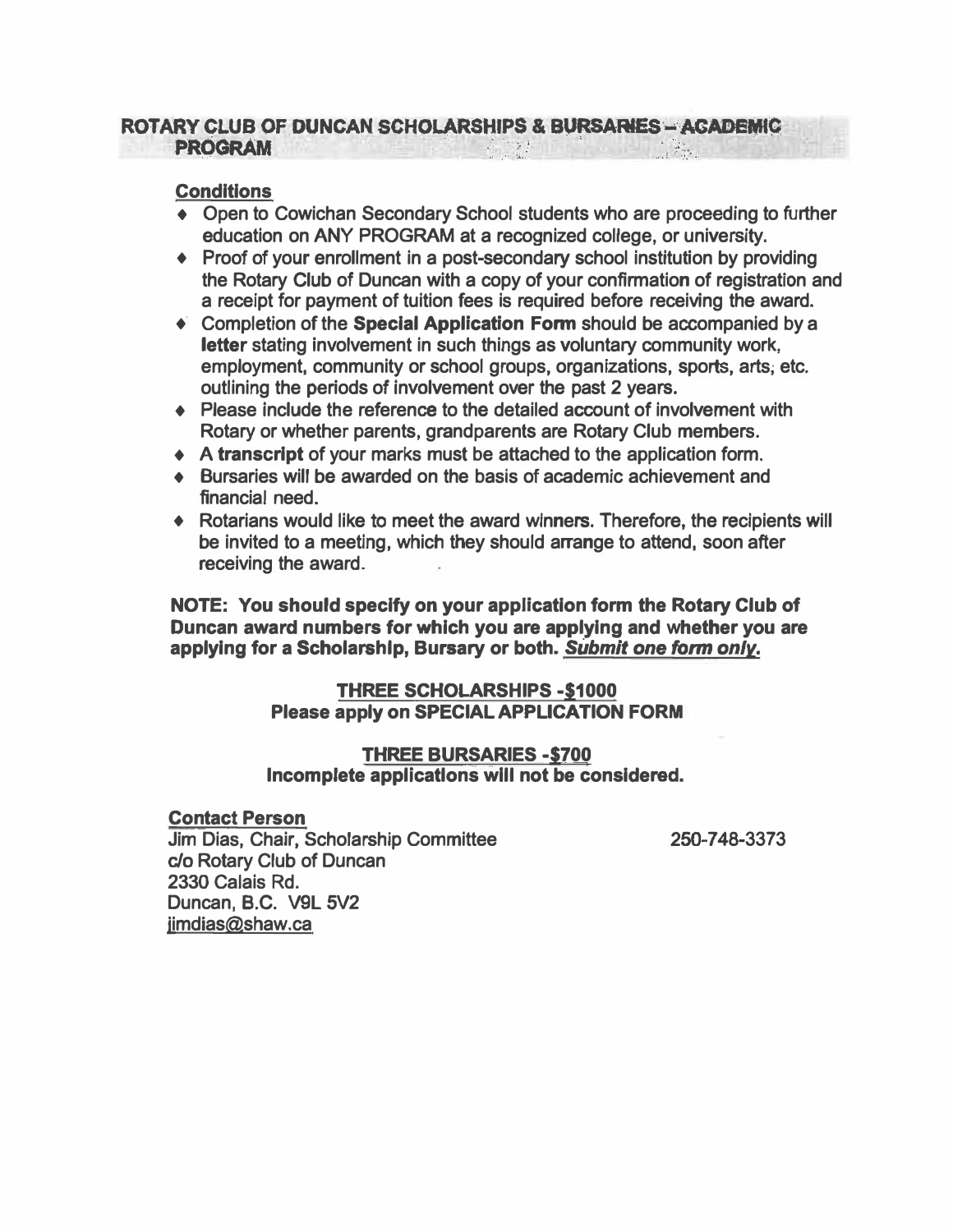Scholarship/Bursary #



## THE ROTARY CLUB OF DUNCAN

SERVICE ABOVE SELF

**CLUB NO. 3346** 

| <b>SURNAME:</b>                                                                                                                                                                               | <b>GIVEN NAMES:</b>                                                                                                    |                    |  |
|-----------------------------------------------------------------------------------------------------------------------------------------------------------------------------------------------|------------------------------------------------------------------------------------------------------------------------|--------------------|--|
| <b>SOCIAL INSURANCE NUMBER:</b>                                                                                                                                                               | <b>DATE OF BIRTH:</b>                                                                                                  |                    |  |
| <b>HOME ADDRESS:</b>                                                                                                                                                                          | <b>HOME PHONE:</b>                                                                                                     |                    |  |
| <b>NAME OF FATHER/GUARDIAN:</b>                                                                                                                                                               | <b>OCCUPATION:</b>                                                                                                     |                    |  |
| <b>NAME OF MOTHER/GUARDIAN:</b>                                                                                                                                                               | <b>OCCUPATION:</b>                                                                                                     |                    |  |
| NUMBER OF DEPENDENT CHILDREN IN FAMILY (PLEASE GIVE AGES):                                                                                                                                    |                                                                                                                        |                    |  |
| <b>GRADUATION MONTH/YEAR (PLEASE ATTACH TRANSCRIPT OF MARKS):</b>                                                                                                                             |                                                                                                                        |                    |  |
| <b>UNIVERSITY, COLLEGE OR SCHOOL YOU WILL ENROLL IN:</b>                                                                                                                                      |                                                                                                                        |                    |  |
| PROGRAM:                                                                                                                                                                                      | <b>LITRADE/VOCATIONAL</b>                                                                                              | <b>EL ACADEMIC</b> |  |
| Please give a detailed account of your involvement with Rotary and/or the name of parent or<br>grandparent who is a Rotary Club member (i.e. RYLA, Student of the Month, RoterRac Clubs, etc) |                                                                                                                        |                    |  |
|                                                                                                                                                                                               | <u> 1989 - Johann John Stone, mars eta industrial eta industrial eta industrial eta industrial eta industrial eta</u>  |                    |  |
|                                                                                                                                                                                               |                                                                                                                        |                    |  |
|                                                                                                                                                                                               | <u>and</u> and the state of the state of the state of the state of the state of the state of the state of the state of |                    |  |
|                                                                                                                                                                                               |                                                                                                                        |                    |  |
|                                                                                                                                                                                               |                                                                                                                        |                    |  |

Date

Signature